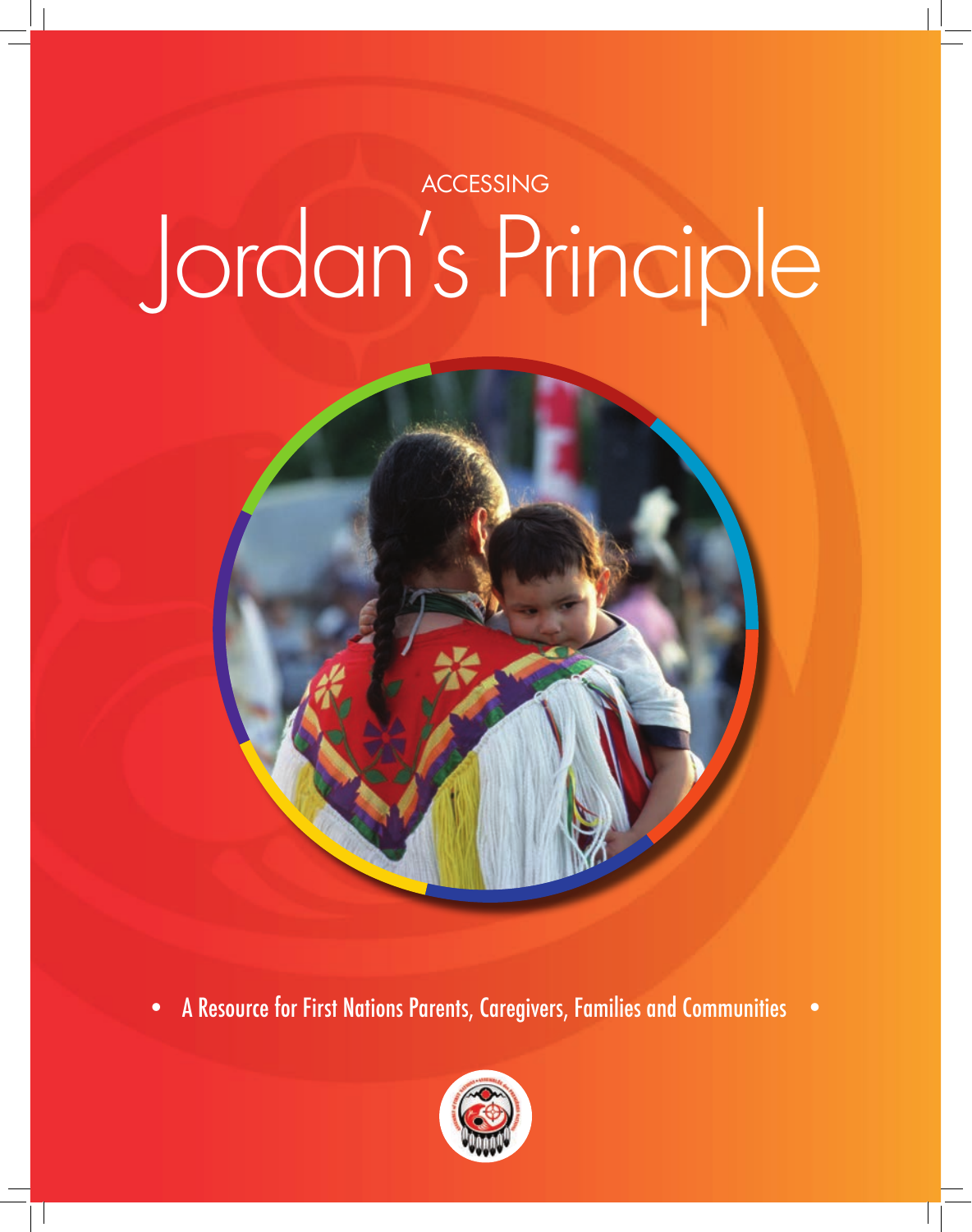$\frac{1}{2}$ *This Handbook is meant to honour Jordan River Anderson, his family, the Norway House Cree Nation, and all families who have advocated for Jordan's Principle to become a reality.*

# What is Jordan's Principle?

Jordan's Principle is a principle that ensures there is substantive equality and that there are no gaps in publicly-funded health, social and education programs, services and supports for First Nations children. According to the Canadian Human Rights Tribunal (Tribunal), Jordan's Principle:

- Applies to *all* First Nations children, regardless of whether they live on or off-reserve.
- Applies to *all* government services for First Nations children including mental health, special education, dental, early childhood services, physical therapy, speech therapy, medical equipment and more.
- Is not limited to children with disabilities.
- Can provide services to First Nations children even when the service is not available to other children.
- Ensures that Canada must make a decision on individual requests for supports and services for First Nations children within 12-48 hours of receiving a completed request, with special provisions for urgent cases where a child has a health or safety risk, which will be responded to within 12 hours of receiving a completed request.
- States that the government of first contact must pay for services governments and departments will work together afterwards to figure out who pays.
- Applies to requests for an individual child's needs, or those for groups of children.

Under Indigenous Services Canada (ISC) policy, non-status children on-reserve are being considered eligible for coverage under Jordan's Principle.

Copyright © 2018 Assembly of First Nations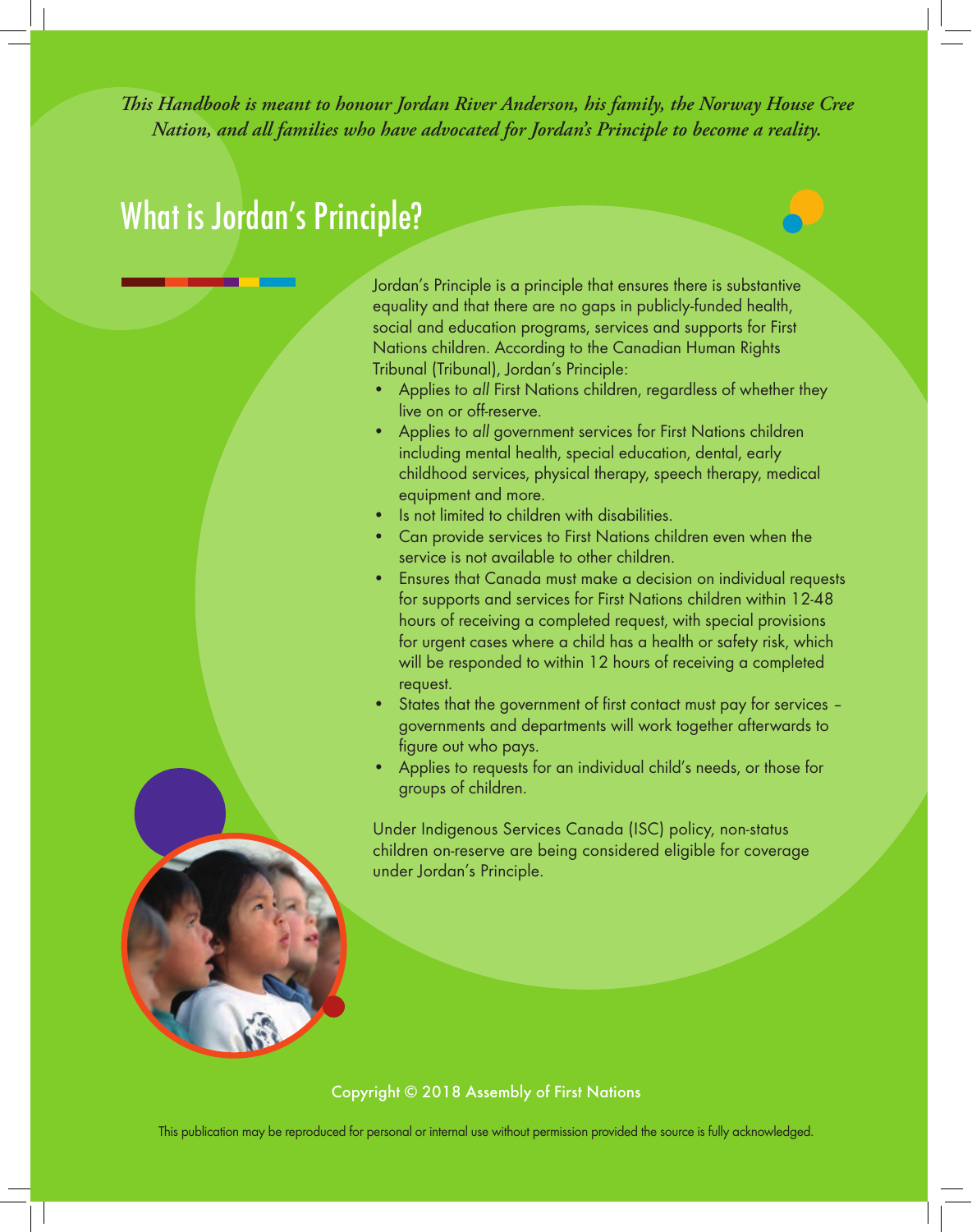

2



### What is Covered?

Jordan's Principle covers all public services such as mental health, special education, dental, physical therapy, medical equipment, physiotherapy and more. Jordan's Principle goes above and beyond the normative standard for non-Indigenous people in Canada in cases where doing so would ensure culturally appropriate service provision, support substantive equality or be in the best interest of the child.

The following list contains some examples of products and services that have been funded by Jordan's Principle. Each situation is different and all requests are evaluated on a case-by-case basis. You should reach out to your Service Coordinator (listed in the document attached to this booklet) to find out what is covered and how to access coverage.

### Health:

- Mobility aids
- Wheelchair ramps
- Services from Elders
- Assessments and screenings
- Medical supplies and equipment
- Mental health services

### Social:

- Social worker
- Land-based activities
- Respite care (individual or group)
- Specialized programs based on cultural beliefs and practices
- Personal support worker

### Education:

- School supplies
- **Tutoring services**
- Teaching assistants
- Psycho-educational assessments
- Assistive technology and electronics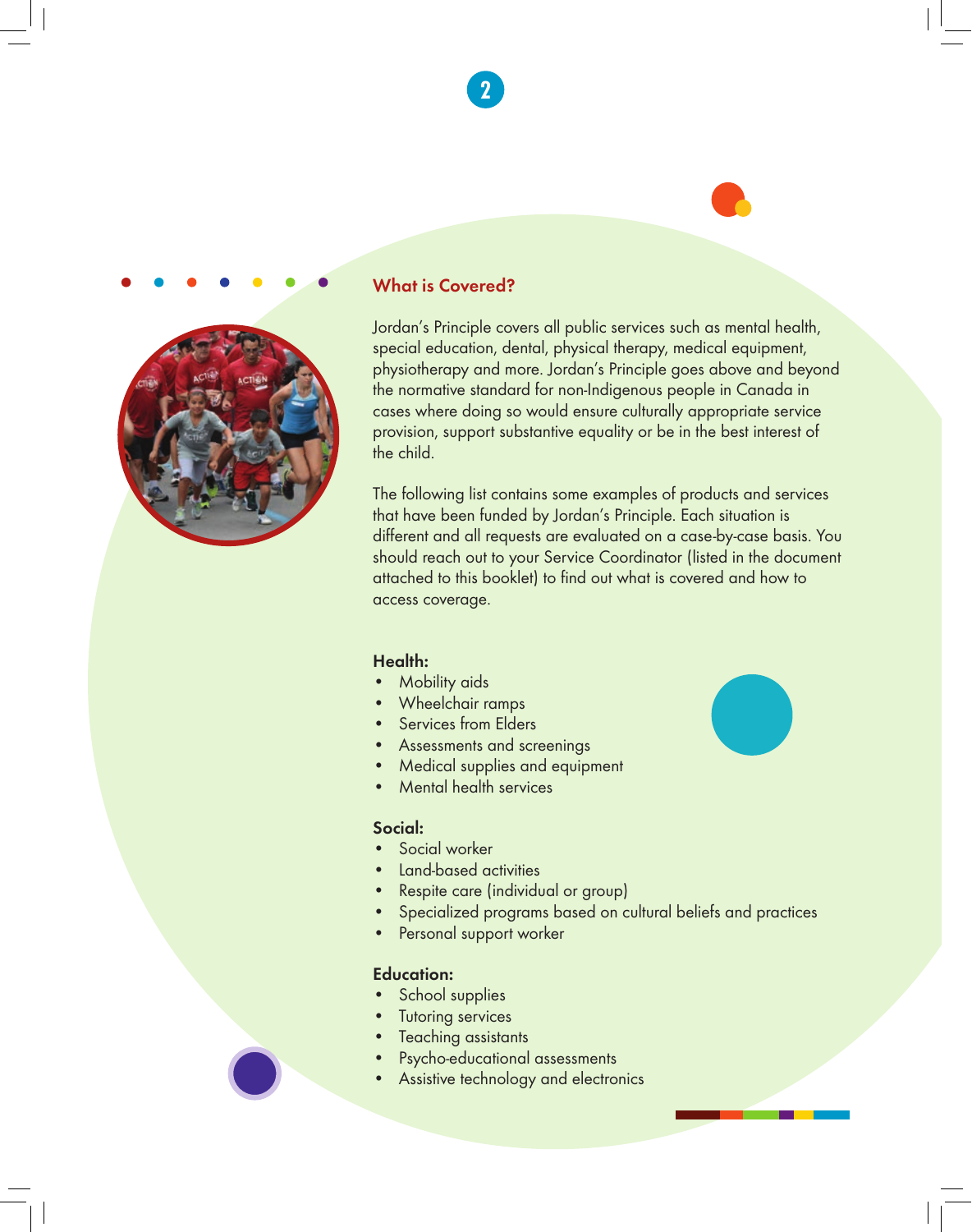# Where did Jordan's Principle Come From?

Jordan River Anderson (October 22, 1999 – February 2, 2005) is a First Nations child from Norway House Cree Nation in Manitoba. He was born with complex medical needs and because the province of Manitoba and the federal government could not agree on who would pay for his at-home care, he had to stay longer in the hospital unnecessarily. Jordan passed at the age of 5, never having had the chance to return to his family home, his First Nation, and his loved ones.

*"Jordan's death ignited a movement to uphold human rights for all First Nations children through the creation of the child first principle called 'Jordan's Principle.'"1*

The First Nations Child and Family Caring Society (Caring Society) has advocated alongside the Assembly of First Nations (AFN) for more than ten years to ensure that First Nations children do not face barriers to getting the services they need. Other groups joined in and together took Canada to the Canadian Human Rights Tribunal (Tribunal) to improve child and family services for First Nations children. In 2016, the Tribunal ordered Canada to fully implement Jordan's Principle, resulting in a federal government announcement that it would comply with the Tribunal ruling so that First Nations children receive necessary care first and then the various levels of government or departments involved will figure out who pays for it.



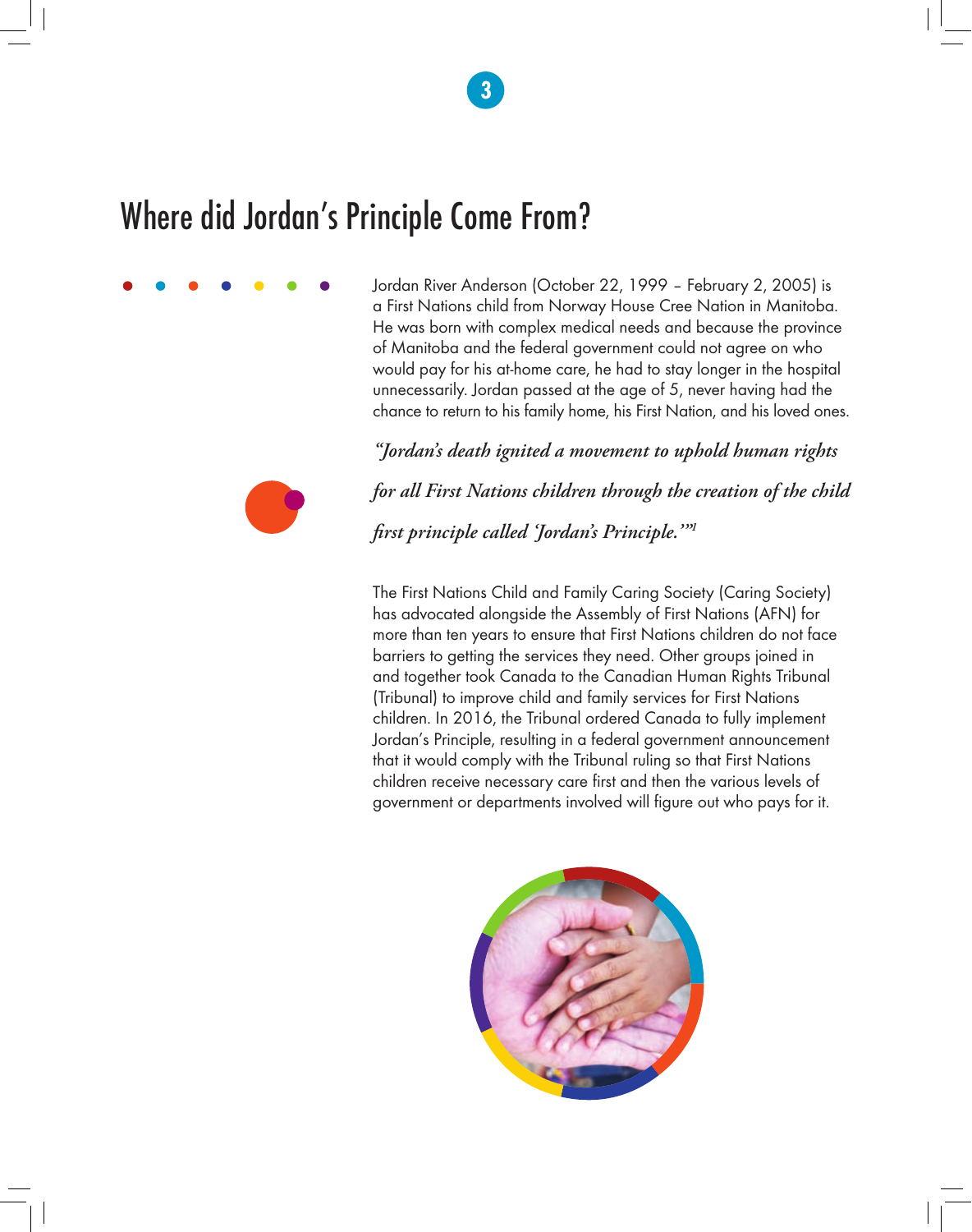## Common Questions about Jordan's Principle

### I don't live on a reserve, is my child eligible?

Yes. It does not matter whether you live on a reserve, in a city, a rural area or elsewhere. The only condition is the child must live in Canada.

### My child doesn't have a status card, can they get services? 2

Your child does not need to have a valid status card, nor be currently registered for one. Additionally, under Indigenous Services Canada (ISC) policy, non-status children who live on-reserve are being considered eligible for coverage under Jordan's Principle.

I live in a fly-in First Nation, does Jordan's Principle apply to me? Yes. If approved, your program/service/ product will be arranged for you.

**THOM Questions about Jordan's Principle<br>
The shell engine and the same of the same of the same of the same of the same of the same of the same of the same of the same of the same of the same of the same of the same of th** What kinds of products or services are covered under Jordan's Principle? Every situation is unique so there is no comprehensive list. You can talk to your Jordan's Principle Service Coordinator (listed in the document attached to this booklet) to discuss your child's needs. Jordan's Principle covers a very wide range of services, programs and products, including: respite care; speech therapy; schooling supports; medical equipment; mental health supports; and more. It's important to remember that items not included in this Handbook may also be covered, and your Service Coordinator can provide more information on what can be covered.

### Does Jordan's Principle impact my Treaty rights?

No. Jordan's Principle is a separate process that has been mandated by the Canadian Human Rights Tribunal to make sure First Nations children have access to timely and necessary programs and services regardless of their residence. It does not affect Treaty rights.

### What About Non-Insured Health Benefits? 6

Jordan's Principle does not replace the products and services that you may receive under the Non-Insured Health Benefits (NIHB) program, such as prescriptions, eyewear and dental services. However, Jordan's Principle may apply to products and services that are not covered through NIHB.

If you require further information about how to access the NIHB program, contact: 1-866-225-0709.

7

5

4

### How does Jordan's Principle protect my privacy if I share sensitive information?

The federal government has privacy legislation. Any personal information you share through Jordan's Principle is subject to this privacy legislation. You have the right of access to, correction and protection of your personal information. You also have the right to file a complaint with the Privacy Commissioner of Canada if you think your personal information has been handled improperly.

3

4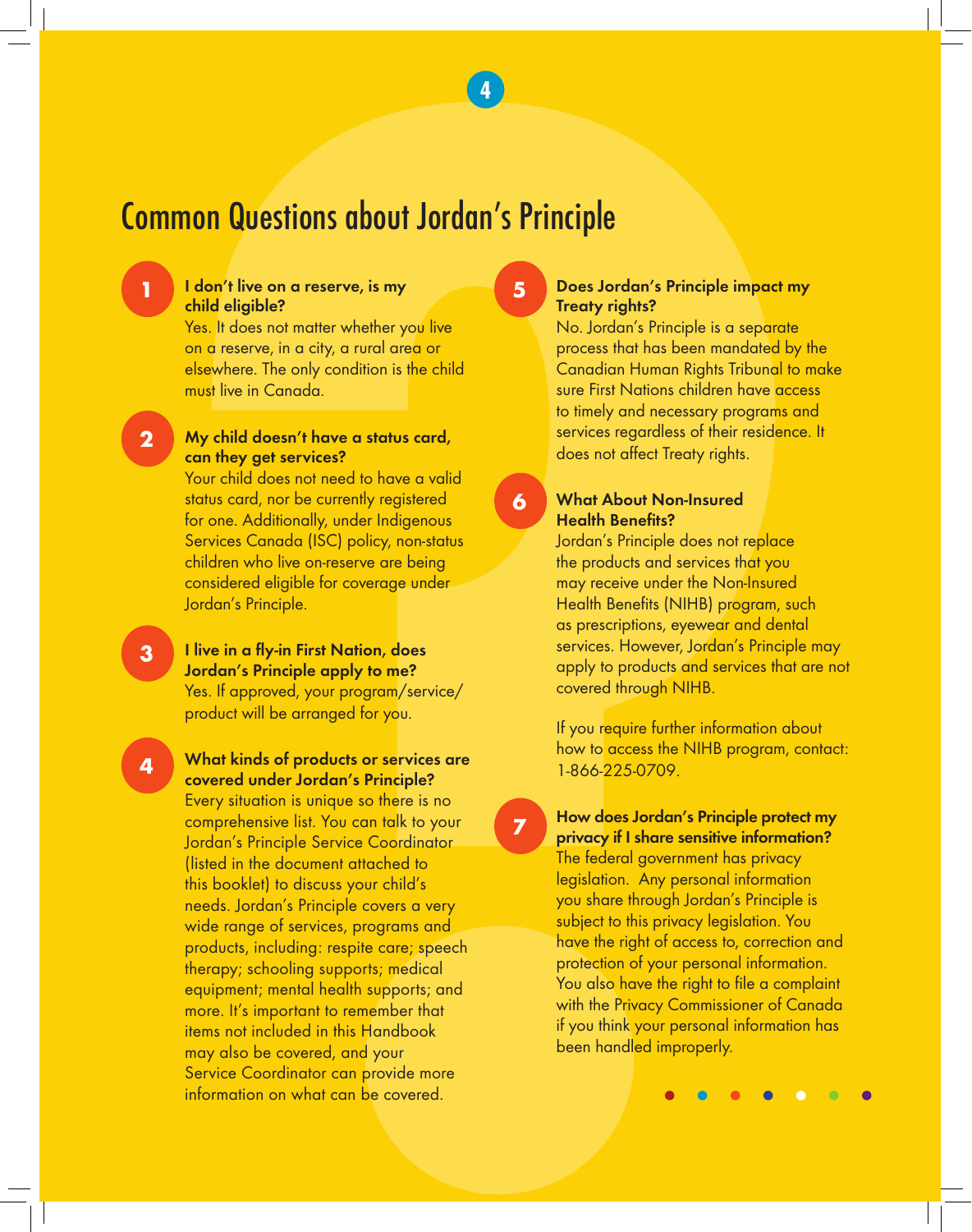# Who Is Eligible?



### Who Can Apply for Jordan's Principle?

- First Nations children aged 0-18 or 19, depending on your province's rules, are eligible for products, services and supports, no matter where they live.
- Under Indigenous Services Canada (ISC) policy, non-status children on-reserve are being considered eligible for coverage under Jordan's Principle.
- Who can apply?
	- Parents or guardians caring for a First Nations child as defined above.
	- A First Nations child above 16 years of age can apply for themselves.
	- An authorized representative of the child, parent or guardian.

A request for a group of children from multiple families or parents can be submitted by:

- Any of the above.
- A community or service provider.
- A Service Coordinator, Case Manager or Navigator.

Some examples of group requests include: respite care; after-school support programs; educational assistants; transportation to school; and local therapeutic specialists.



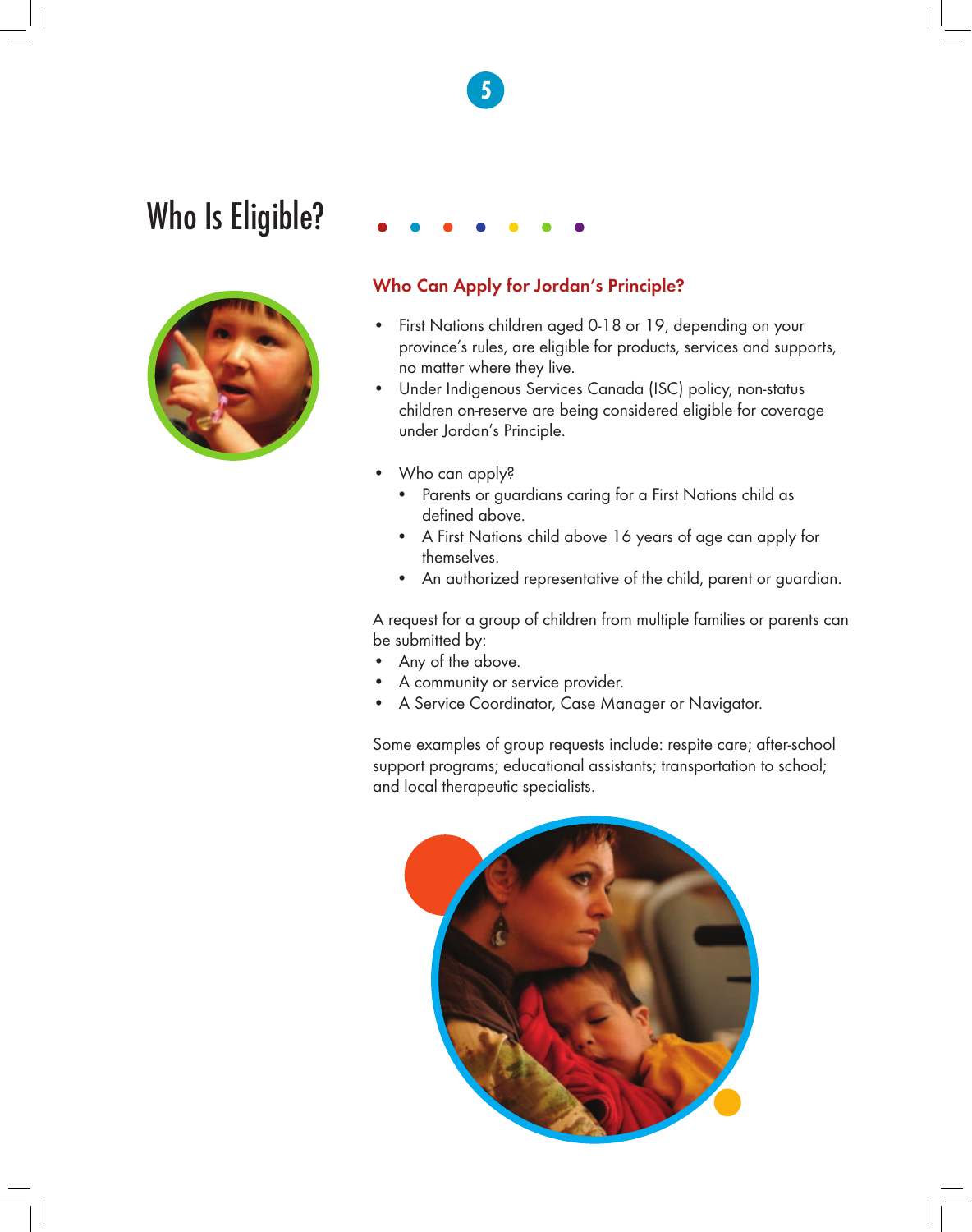

### What Do I Need to Fill Out an Application?

### You will need:

- $\Box$  Child's name, date of birth, address and Indian Status Card number (if registered)
- $\Box$  Parent/guardian name and contact information
- $\square$  Reason for Request
	- What is your child's unmet need?
- $\square$  Description of the requested product and services
	- You can list more than one: for instance, you may require training as well as travel to the training.
	- Identify the duration how long do you require the service or product? Is it a one-time event/product? Will the product need to be replaced at some point?
- $\Box$  History of the request
	- Has this been previously submitted to another program or service, for instance Non-Insured Health Benefits (NIHB) or another private insurance company? What was the outcome? Is the request partially covered?
- $\Box$  Any supporting documents from educational, social or health professionals
	- For example:
		- » Did your doctor or another professional prescribe or refer this for your child? Some examples could be massage or speech therapy, or even ergonomic equipment.
		- » Supporting document from a teacher, or others. For example, a teacher may recommend a special type of electronic device that will assist in your child's learning.

If you have any questions, you can contact your Service Coordinator (listed in the document attached to this booklet). Additionally, you can also call Canada's Jordan's Principle Call Centre 24 hours a day, 7 days a week at 1-855-JP-CHILD.

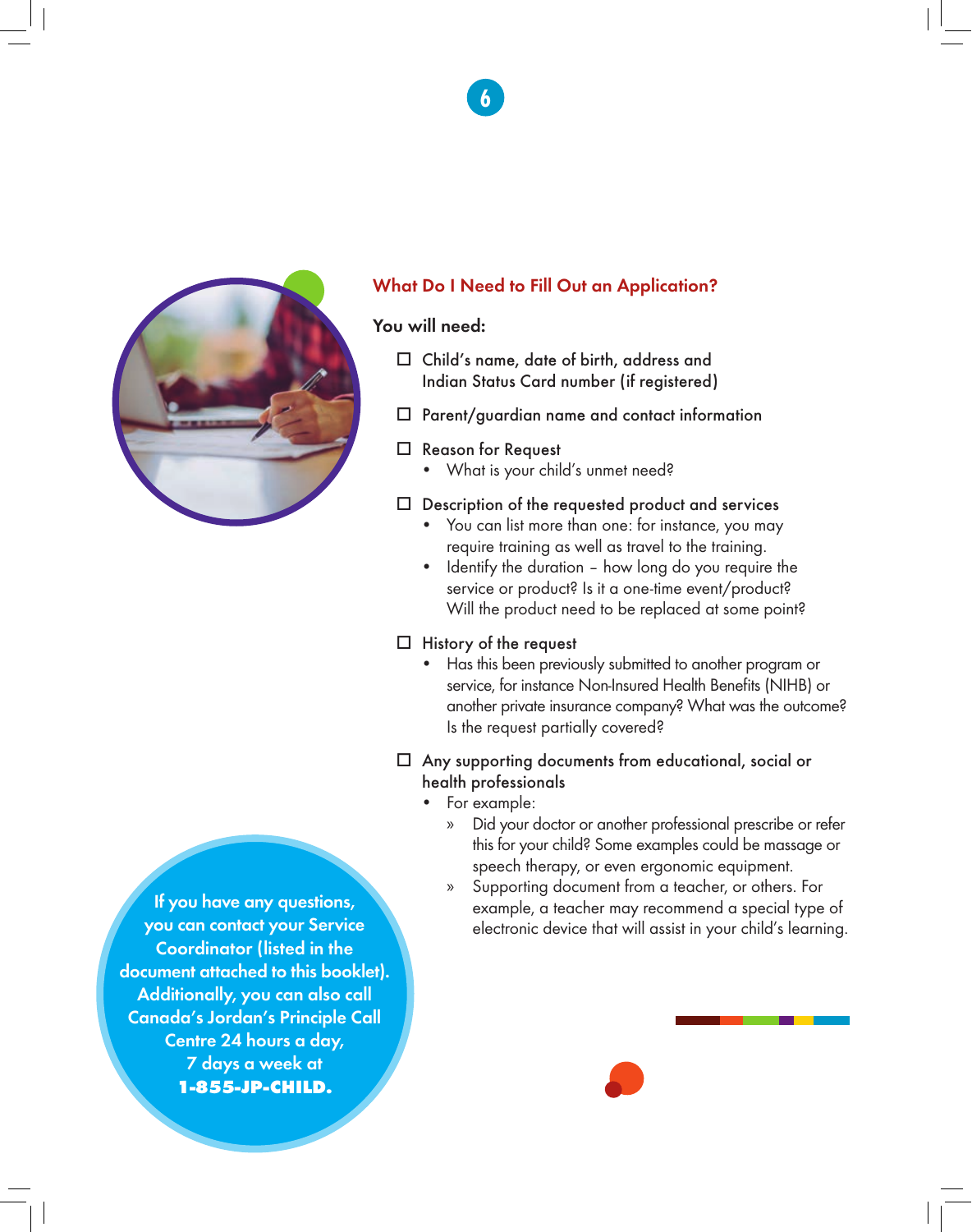! My child needs help, now.

> Complete your Jordan's Principle application with a Service Coordinator.

Find out who can help (Service Coordinator contact information is included with this booklet. You can also call Canada's Jordan's Principle Call Centre at 1-855-JP-CHILD).

> If needed, get all relevant documents.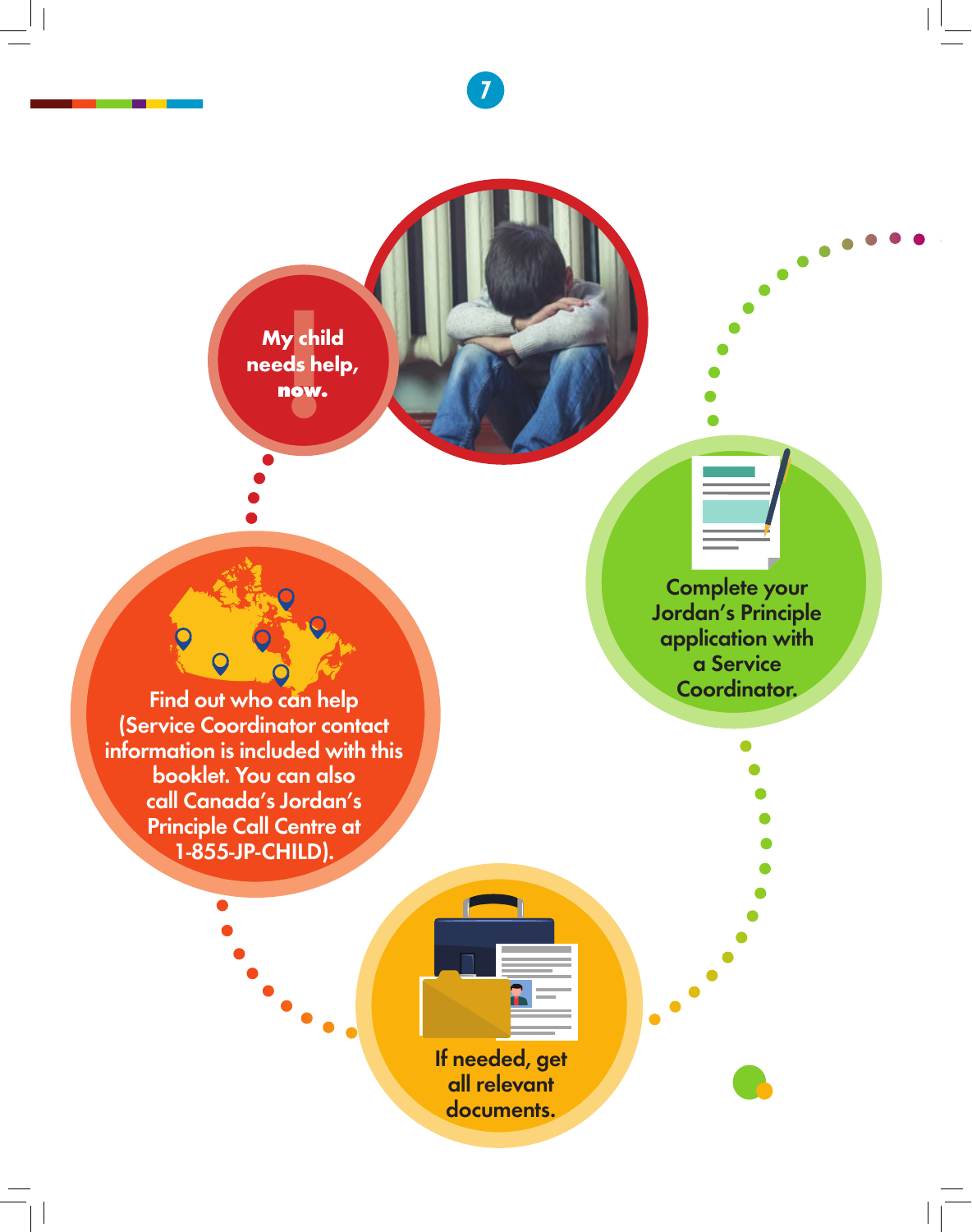

**FORM** 



8

If approved, receive your child's product, support or service.



After your application is complete, wait up to 48 hours for a decision. In urgent cases, you will hear within 12 hours.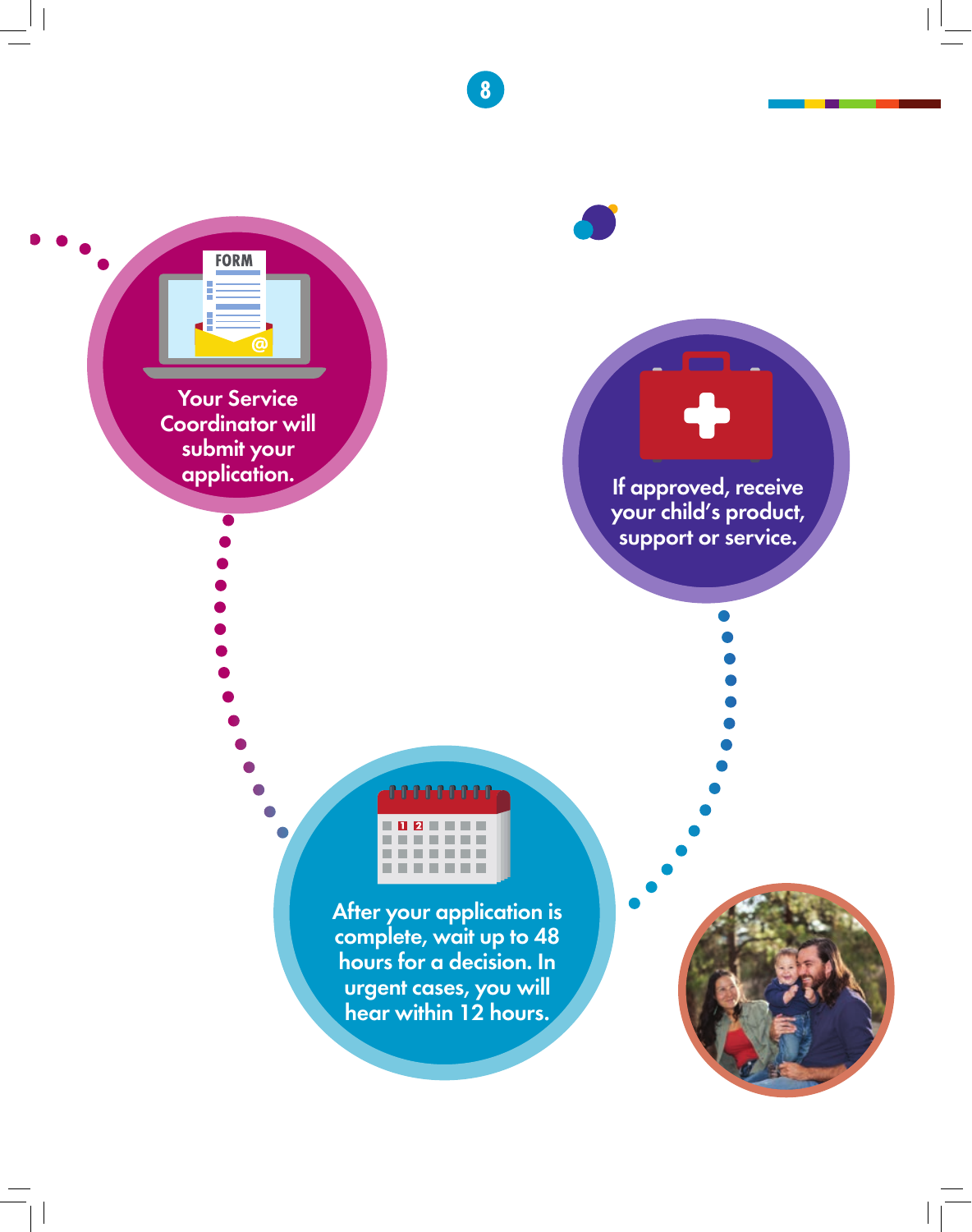# What Happens After I Apply?



Before you apply, it is important to reach out to your local Service Coordinator (listed in the document attached to this booklet) or call Canada's Jordan's Principle Call Centre at 1-855-JP-CHILD at any time. They will help you determine whether an application to Jordan's Principle is necessary, and if so, will assist you in getting your application started and submitted. Once it is submitted to the Government of Canada, the following timelines apply:

9

- You will receive a decision within 48 hours of Canada receiving all necessary information (depending on the urgency of the application):
	- Urgent requests are when the child's health and safety is a concern, which will be answered within 12 hours.
	- Group requests will be responded to within one week of receiving a complete application, or within 48 hours for urgent group requests.
- If approved, your products and services will be arranged directly through the vendor or service provider, meaning you do not have to pay out of pocket and then wait to be reimbursed.
	- Or, if you have already paid for the service or product, you can get your money back by filling out a Reimbursement Form. If you are looking to be reimbursed:
		- » Please have receipts, invoices, proof of payment ready.
		- » You can also request assistance to fill these out. Your Focal Point can help, or call 1-855-JP-CHILD.

### What if I am Denied?

- You may appeal a decision within one (1) year of the date of denial by:
	- Sending a written request to the Jordan's Principle Focal Point in your region.
	- Your appeal request will be reviewed.
	- You will receive a decision within 30 days of your request for an appeal.

Due to instances of improper implementation of Jordan's Principle in the past, Canada has been ordered to correctly implement the Principle going forward. If you have been denied a Jordan's Principle application between 2007 and May 2017, you could have your case reviewed by contacting: 1-855-JP-CHILD (1-855-572-4453), TTY 1-866-553-0554, or visit www.canada.gc.ca/jordans-principle.

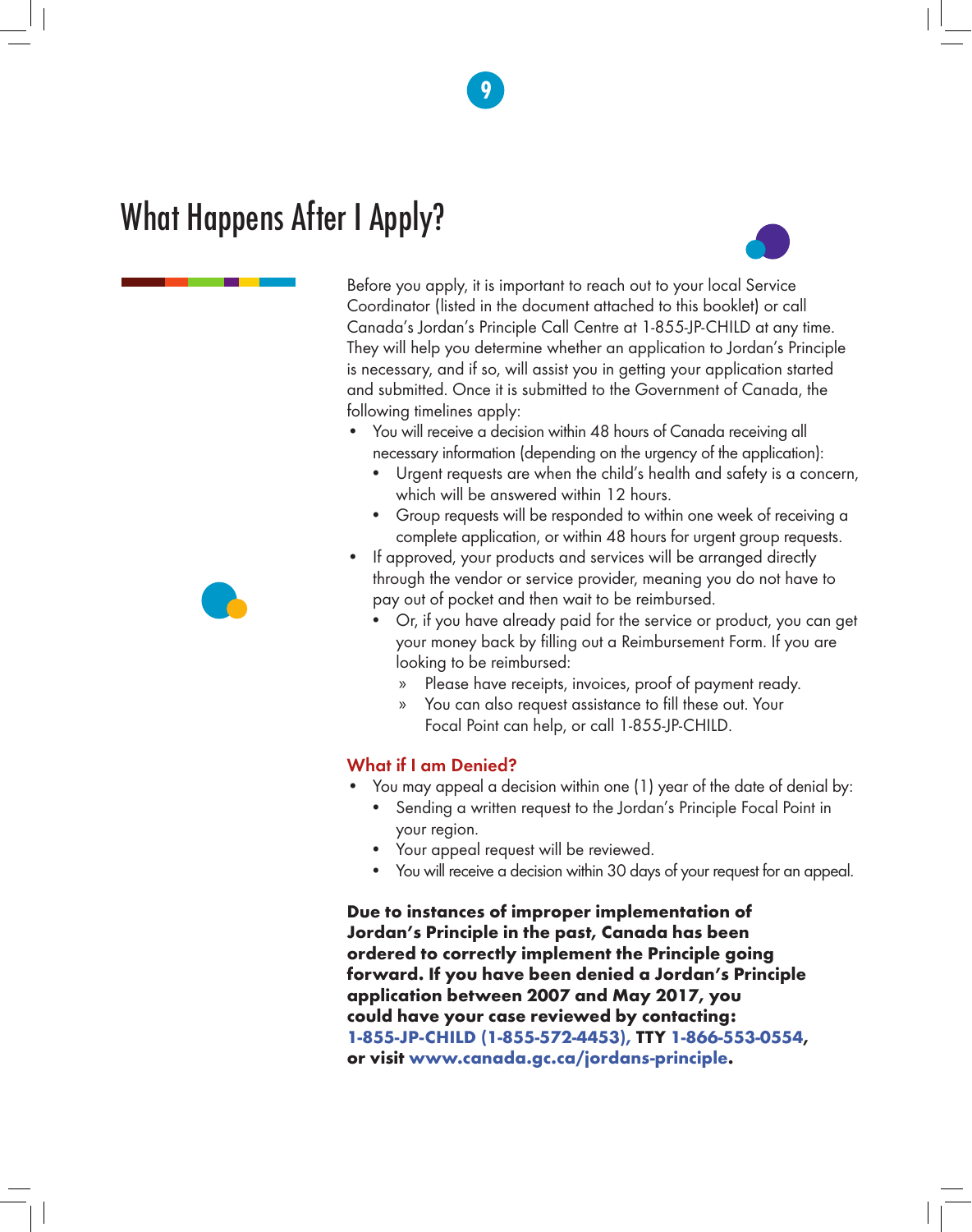# Some Examples of How Jordan's Principle Can Be Used



- You notice that your nine-year old daughter does not seem to read at the same pace that her friends do and after working with teachers and the school principal, there are no additional supports. You may want to reach out to your Service Coordinator to find out whether Jordan's Principle could offer services and supports to help.
- Sometimes, you could really use some extra help caring for your fifteen-year-old grandson's special needs. Jordan's Principle may offer respite care and other supports for you.
- » You are seventeen years old and are finding it difficult to get to your mental health appointments after school. You feel like you are always late to your appointments because the walk is very far. Jordan's Principle may be able to help you with transportation to get there.
- » Your three-year-old foster child has been diagnosed with fetal alcohol spectrum disorder (FASD). If you need more support than your foster care agency can provide, Jordan's Principle may help you access additional special education programs for him to be assessed and support and training for you as the caregiver.
- » Your niece has been diagnosed with attention deficit hyperactivity disorder (ADHD) and now needs extra help at her school. If she is not getting the support she needs through the school, find out how Jordan's Principle may be able to help.

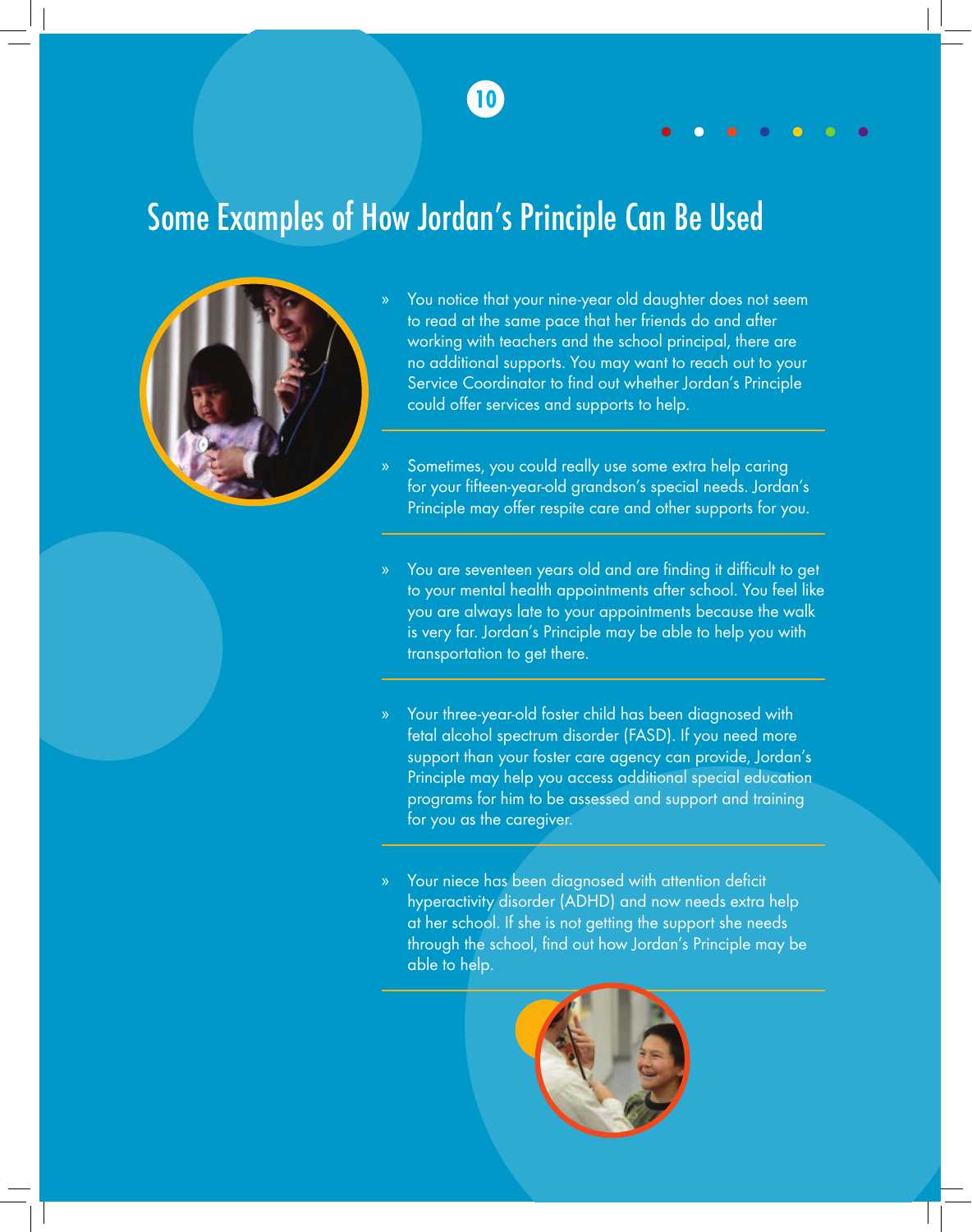# Jordan's Principle Has Been a Long Time Coming

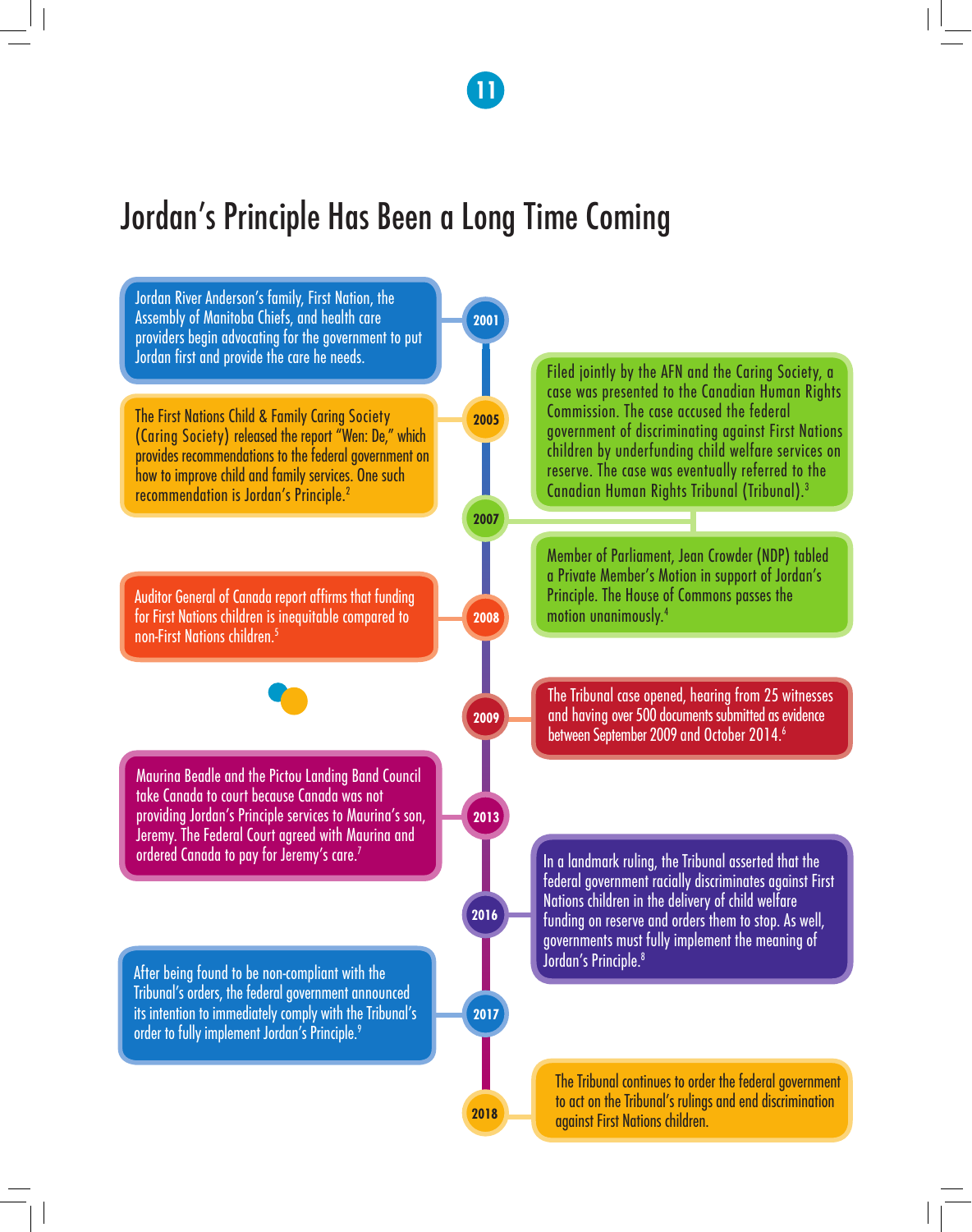



### Substantive Equality:

Jordan's Principle understands that every First Nations child is unique. Jordan's Principle also recognizes the complex social, economic, physical, mental and spiritual needs that First Nations people may have because of previous and ongoing discrimination and injustice in Canada. Applying Jordan's Principle means considering each First Nations child's unique cultural, social and economic need and circumstance. This is known as "substantive equality," and for First Nations children this idea reflects the key values identified in the Touchstones of Hope:<sup>10</sup>

- 1. Self-Determination
	- First Nations are in the best position to make decisions for themselves and their First Nations.

### 2. Culture and Language

• Culture and language is the foundation for First Nations health and wellbeing, therefore, programs, products and services must be culturally-appropriate and responsive.

### 3. Holistic Approaches

• Holistic needs of children must be met and historical and cultural factors, such as Indian Residential Schools and colonization, must be understood as continuing to impact the wellbeing of First Nations.

### 4. Structural Interventions

• Barriers within all systems must be challenged so the needs of First Nations children are met.

### 5. Non-Discrimination

• Regardless of where a First Nations child lives, they must have equal access to health, social, and educational services.

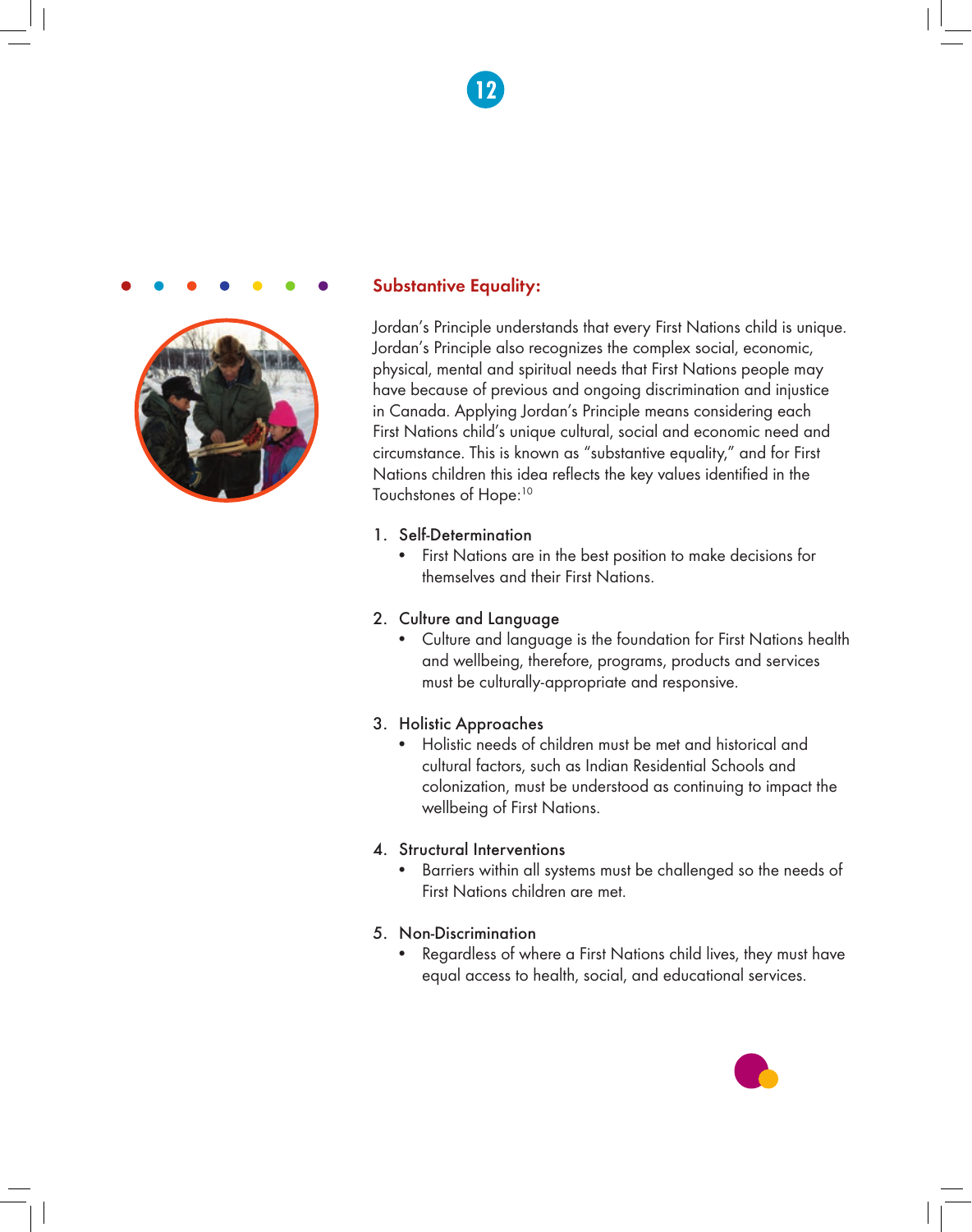# Regional Service Coordinator contacts for requests under Jordan's Principle

This booklet should include an inserted document that details the Service Coordinators for your region. If there is no such document, please contact a Government of Canada Focal Point who will help you get in touch with your regional Service Coordinator by calling 1-855-JP-CHILD.

# Focal Points

If you do not have a regional Service Coordinator or are unable to reach one, the Department of Indigenous Services Canada (ISC) has created Jordan's Principle regional contacts called Focal Points. These employees are committed to helping you find out more about Jordan's Principle and to help you apply.

Find out who your Focal Point is by:

- Calling the Jordan's Principle Call Centre: 1-855-JP-CHILD (1-855-572-4453)
- Emailing aadnc.infopubs.aandc@canada.ca
- Going to the website: www.canada.ca/jordans-principle

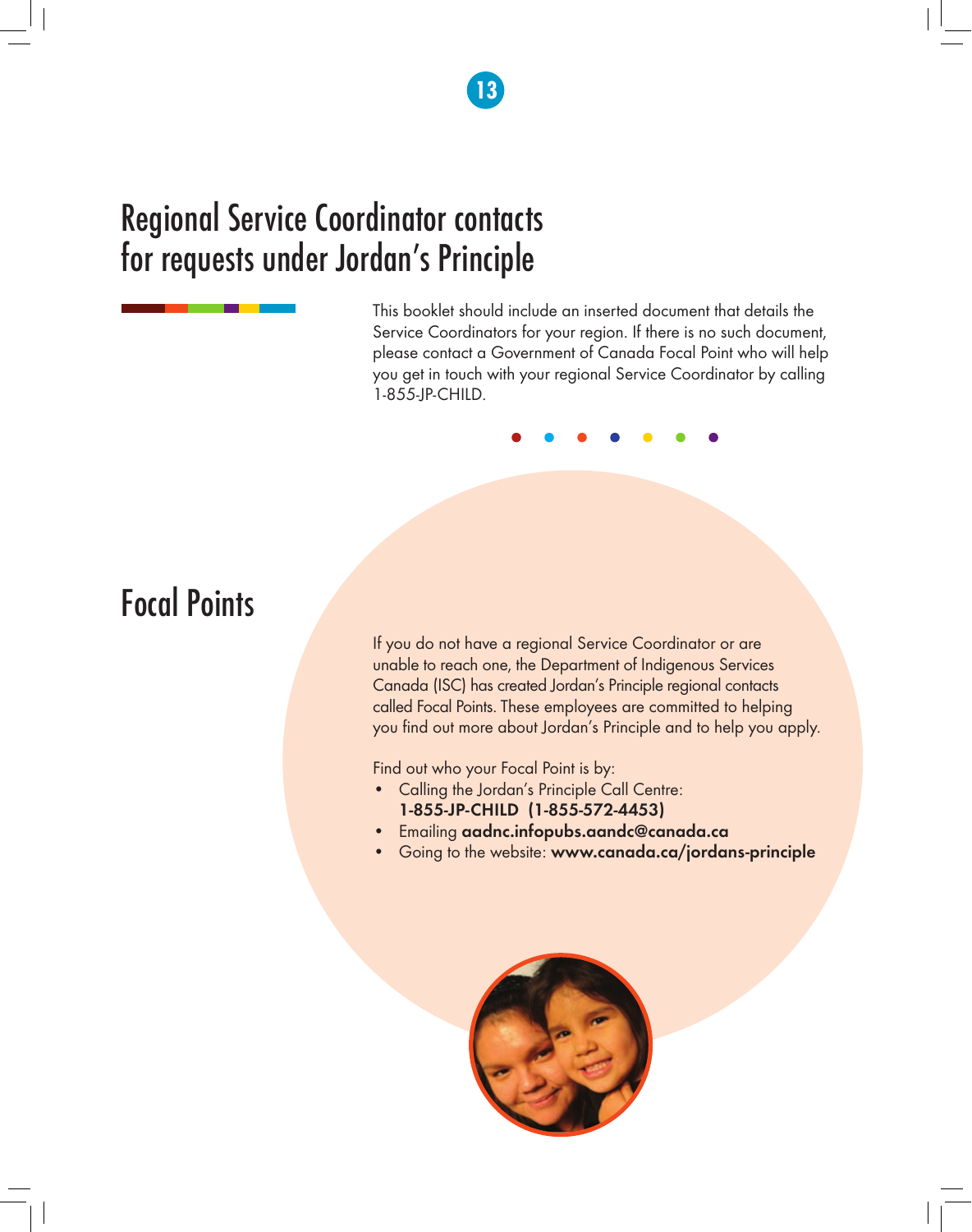- https://fncaringsociety.com/sites/default/files/jordans-principle/docs/JPbrochure2011-en.pdf<br>https://fncaringsociety.com/node/1827<br>https://fncaringsociety.com/tribunal-timeline-and-documents#2007
- 
- 
- 
- https://fncaringsociety.com/jordans-timeline#2007<br>https://fncaringsociety.com/tribunal-timeline-and-documents#2007
- <sup>5</sup>https://fncaringsociety.com/tribunal-timeline-and-documents#2007<br><sup>6</sup> http://www.firstnationsdrum.com/2009/10/historic-human-rights-tribunal-on-first-nations-children-launched/
- https://fncaringsociety.com/sites/default/files/CHRT%20info%20sheet%2014-07%20v3f.pdf
- mps://meaningsociety.com/sites/default/files/Ruling-%20Fed%20Court%20Beadle%20and%20Pictou%20Landing%20FN.pdf<br>https://fncaringsociety.com/sites/default/files/Ruling-%20Fed%20Court%20Beadle%20and%20Pictou%20Landing%20FN.pdf
- 
- 
- <sup>9</sup> https://www.ctvnews.ca/politics/tribunal-again-tells-feds-to-fund-indigenous-child-welfare-minister-agrees-1.3785170<br><sup>10</sup> https://www.canada.ca/en/indigenous-services-canada/services/jordans-principle/jordans-principle